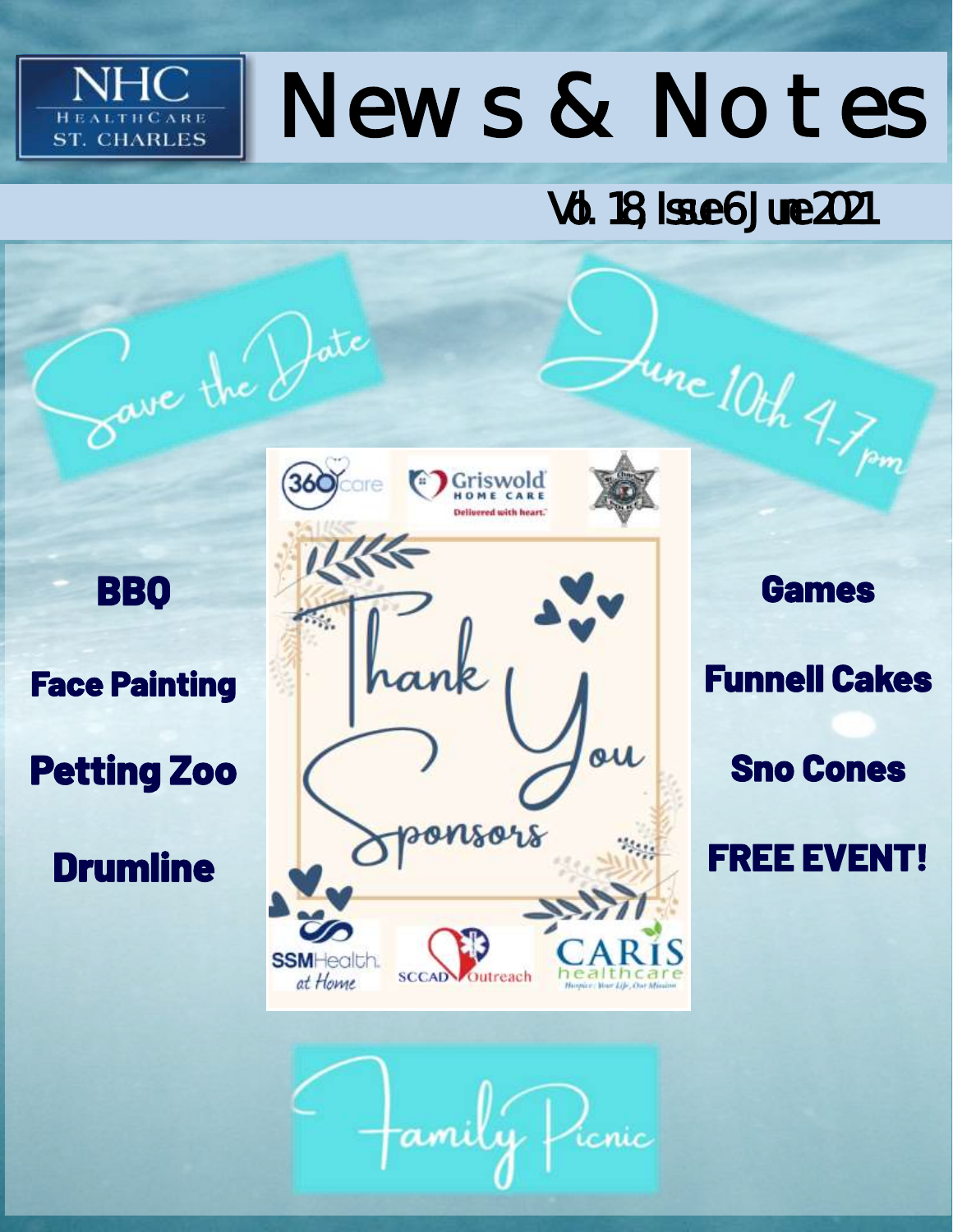#### **The theme of National Skilled Nursing Care Week was "Creating and Nurturing Connections"**

**Resident played their favorite game, bingo. When they won they chose which non-profit they would like to support.** 

**Cupcakes for Alzheimer's raised almost \$700!**

**We baked over 200 cupcakes in one day!** 

**We started out our week with an adoption party with the help of Angel Embrace. We had babies and pets up for adoption reminiscing about residents children and pets.** 













**Connecting Hearts Collage turned out fabulous!**

**Anita and David held the best party music on Friday and we wore fun glasses and danced together.**



**Saturday we had fancy frozen drinks, virgin strawberry daiquiris and Pina Coladas.** 











**Thank you, to all who helped make this week possible, including but not limited to, residents for the great ideas, partners for helping us make their ideas a possible and the recreation team for continuing to use happiness as the best medicine.** 





#### **Did You Know**

Did you know you can create online access to your loved ones podiatry, dental and eye records? Visit 360 Care at 360care.com and click on patient.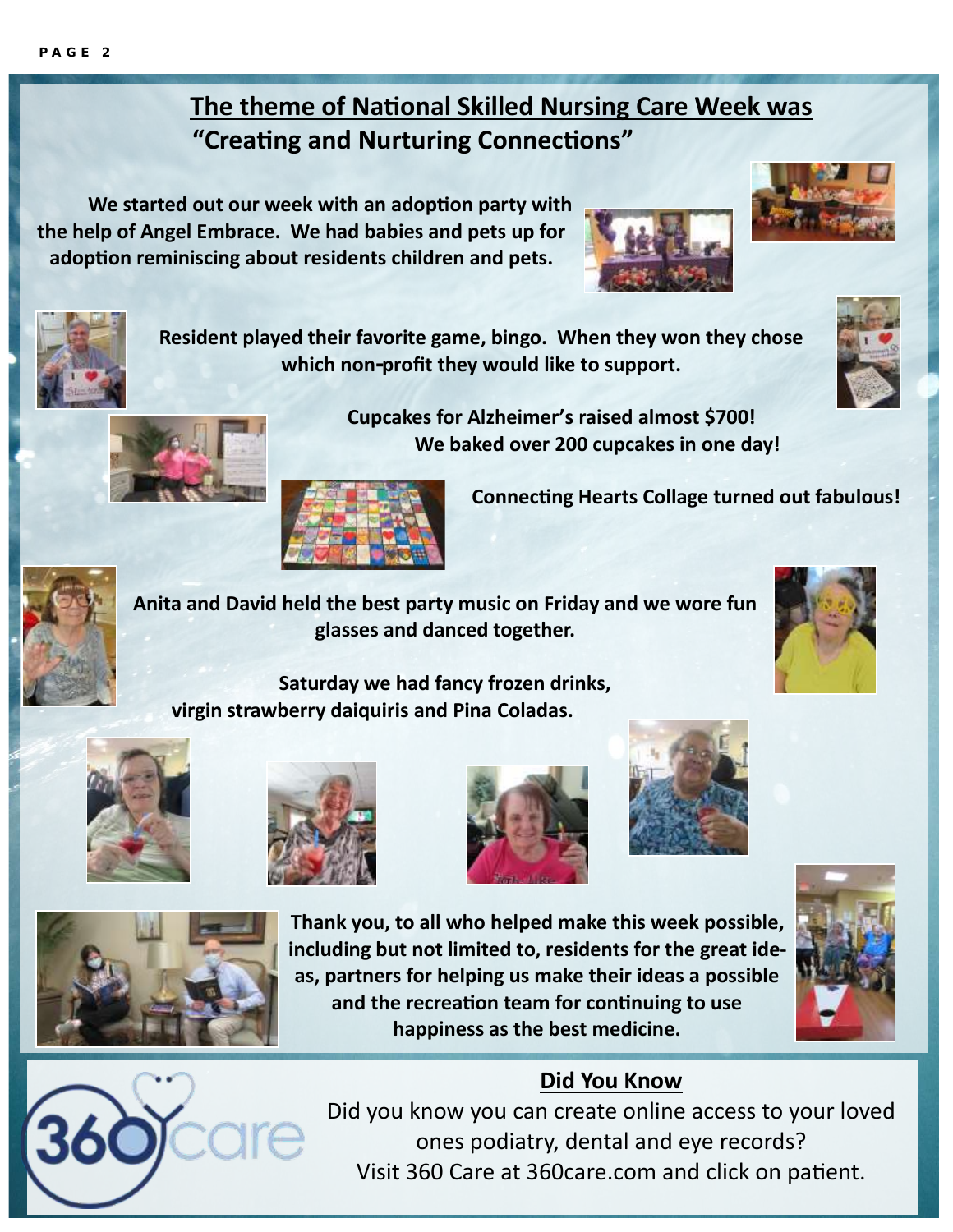## June, 21st 11-4pm Where: Villages St. PKWY<br>5300 Executive Center PKWY<br>5300 Executive Center PKWY 5300 Executive<br>St. Peters MO 63376 THE DAY WITH THE MOST LIGHT **IS THE DAY WE FIGHT.**

 $\mathcal{N}^{11}$ 

**THE LONGEST DAY** 

#### Welcome

Patricia Jones Laverne Hea Kenneth Shave Janet Sunder

#### Partner Anniversary

Diana Bott-1985 Melissa Campbell-2003 Sara Fitzmaurice-2014 Teresa Nance-1991 Joelaine Shivers AL-Hameed-2018

#### Home

Carol Craig Della Mae Palmer Virginia Runyan Elyse Hendren Shirley Maurer Phillis McQuay Leroy Abbington Nancy Gast

In Memory Eileen Dougherty Peter Kass

where: Villages St. Peters<br>Nhere: Villages St. Peter Pk

# Nancy Gast **Birthdays**

**Laurette Hammond 6/07 Brenda Lancaster 6/18 Shirley Davis 6/22 Mary Ann Blanke 6/23 Ella Burnard 6/24 Rose Ransweiler 6/29**

Check out our Facebook page @NHCStCharles